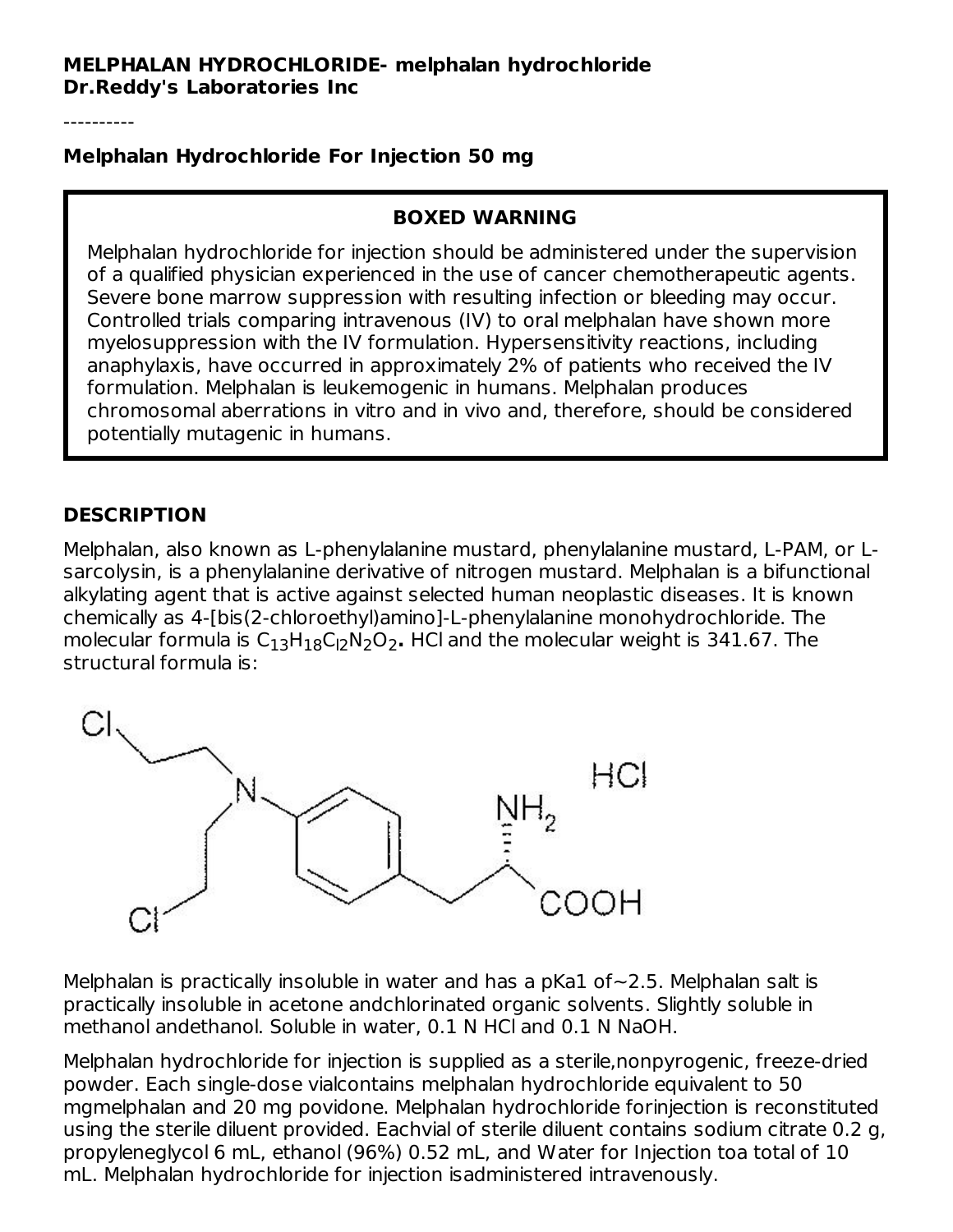# **CLINICAL PHARMACOLOGY**

Melphalan is an alkylating agent of the bischloroethylamine type. As a result, its cytotoxicity appears to be related to the extent of its interstrand cross-linking with DNA, probably by binding at the  $N^7$  position of guanine. Like other bifunctional alkylating agents, it is active against both resting and rapidly dividing tumor cells.

#### **Pharmacokinetics**

Following injection, drug plasma concentrations declined rapidly in a biexponential manner with distribution phase and terminal elimination phase half-lives of approximately 10 and 75 minutes, respectively. Estimates of average total body clearance varied among studies, but typical values of approximately 7 to 9 mL/min/kg (250 to 325  $mL/min/m<sup>2</sup>$ ) were observed. One study has reported that on repeat dosing of 0.5 mg/kg every 6 weeks, the clearance of melphalan decreased from 8.1 mL/min/kg after the first course, to 5.5 mL/min/kg after the third course, but did not decrease appreciably after the third course. Mean  $(\pm SD)$  peak melphalan plasma concentrations in myeloma patients given IV melphalan at doses of 10 or 20 mg/m<sup>2</sup> were  $1.2 \pm 0.4$  and  $2.8 \pm 1.9$ mcg/mL, respectively.

The steady-state volume of distribution of melphalan is 0.5 L/kg. Penetration into cerebrospinal fluid (CSF) is low. The average melphalan binding to plasma proteins is highly variable (range: 53% to 92%). Serum albumin is the major binding protein, accounting for approximately 40% to 60% of the plasma protein binding, while α1-acid glycoprotein accounts for about 20% of the plasma protein binding. Approximately 30% of melphalan is (covalently) irreversibly bound to plasma proteins. Interactions with immunoglobulins have been found to be negligible.

Melphalan is eliminated from plasma primarily by chemical hydrolysis to monohydroxymelphalan and dihydroxymelphalan. Aside from these hydrolysis products, no other melphalan metabolites have been observed in humans. Although the contribution of renal elimination to melphalan clearance appears to be low, one study noted an increase in the occurrence of severe leukopenia in patients with elevated BUN after 10 weeks of therapy.

## **CLINICAL TRIALS**

A randomized trial compared prednisone plus IV melphalan to prednisone plus oral melphalan in the treatment of myeloma. As discussed below, overall response rates at week 22 were comparable; however, because of changes in trial design, conclusions as to the relative activity of the 2 formulations after week 22 are impossible to make.

Both arms received oral prednisone starting at 0.8 mg/kg/day with doses tapered over 6 weeks. Melphalan doses in each arm were: Arm 1: Oral melphalan 0.15 mg/kg/day x 7 followed by 0.05 mg/kg/day when WBC began to rise. Arm 2: IV melphalan 16 mg/m<sup>2</sup> q 2 weeks x 4 (over 6 weeks) followed by the same dose every 4 weeks. Doses of melphalan were adjusted according to the following criteria:

### **Table 1. Criteria for Dosage Adjustment in a Randomized Clinical Trial**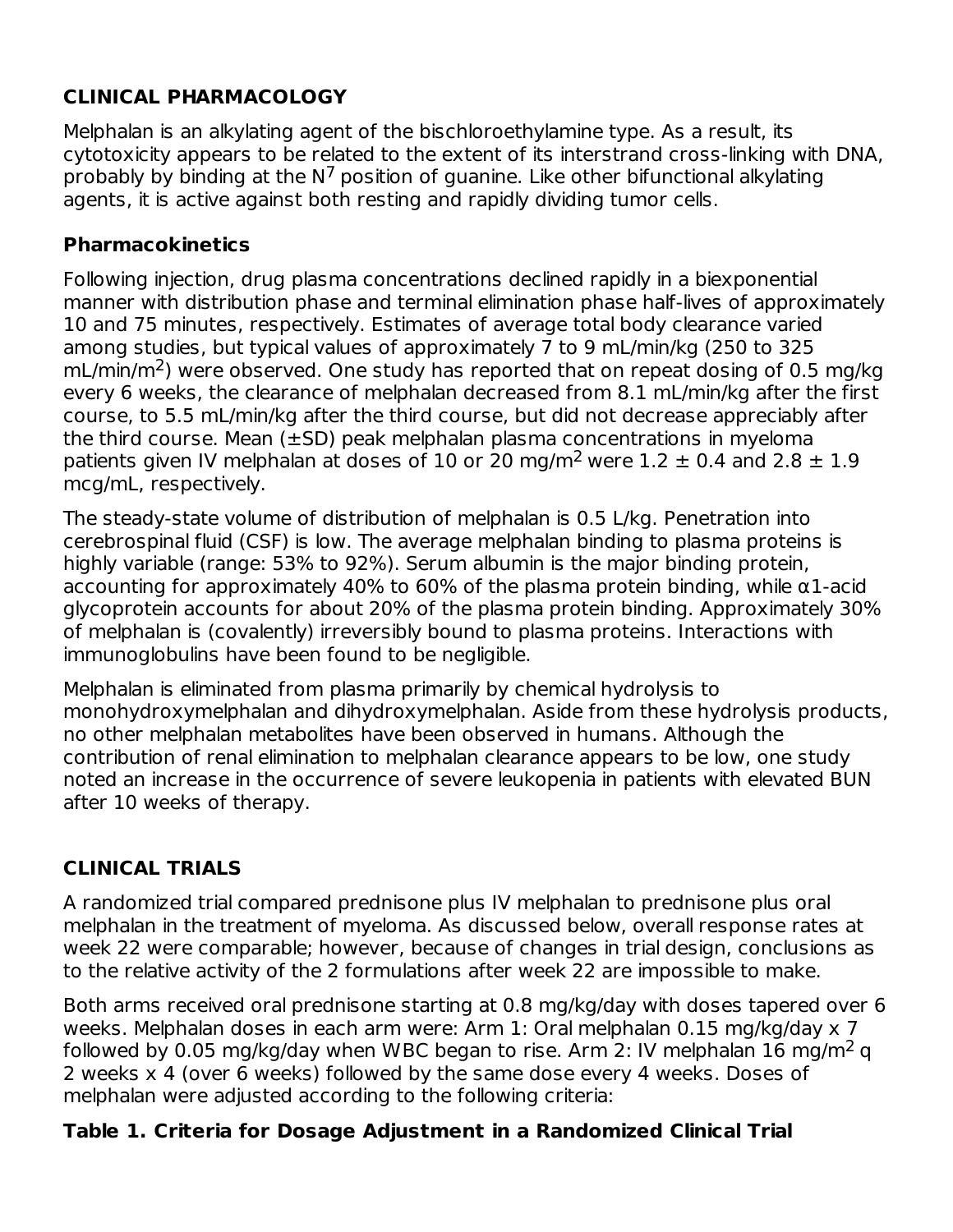|              |                   | WBC/mm <sup>3</sup> Platelets   Percent of Full Dose |
|--------------|-------------------|------------------------------------------------------|
| ≥4,000       | $\geq 100,000100$ |                                                      |
| $\geq 3,000$ | $≥75,000$  75     |                                                      |
| ≥2,000       | $\geq 50,000$ 50  |                                                      |
| $ <$ 2,000   | <sub>50,000</sub> |                                                      |

One hundred seven patients were randomized to the oral melphalan arm and 203 patients to the IV melphalan arm. More patients had a poor-risk classification (58% versus 44%) and high tumor load (51% versus 34%) on the oral compared to the IV arm (P<0.04). Response rates at week 22 are shown in the following table:

**Table 2. Response Rates at Week 22**

| Initial Arm        | Evaluable Patients Responders P |          |         |
|--------------------|---------------------------------|----------|---------|
|                    |                                 | ln(%)    |         |
| Oral melphalan 100 |                                 | 44 (44%) | P > 0.2 |
| IV melphalan       | <b>195</b>                      | 74 (38%) |         |

Because of changes in protocol design after week 22, other efficacy parameters such as response duration and survival cannot be compared.

Severe myelotoxicity (WBC  $\leq 1,000$  and/or platelets  $\leq 25,000$ ) was more common in the IV melphalan arm (28%) than in the oral melphalan arm (11%).

An association was noted between poor renal function and myelosuppression; consequently, an amendment to the protocol required a 50% reduction in IV melphalan dose if the BUN was ≥30 mg/dL. The rate of severe leukopenia in the IV arm in the patients with BUN over 30 mg/dL decreased from 50% (8/16) before protocol amendment to  $11\%$  (3/28) (P = 0.01) after the amendment.

Before the dosing amendment, there was a 10% (8/77) incidence of drug-related death in the IV arm. After the dosing amendment, this incidence was 3% (3/108). This compares to an overall 1% (1/100) incidence of drug-related death in the oral arm.

## **INDICATIONS AND USAGE**

Melphalan hydrochloride for injection is indicated for the palliative treatment of patients with multiple myeloma for whom oral therapy is not appropriate.

### **CONTRAINDICATIONS**

Melphalan hydrochloride for injection should not be used in patients whose disease has demonstrated prior resistance to this agent. Patients who have demonstrated hypersensitivity to melphalan hydrochloride for injection should not be given the drug.

#### **WARNINGS**

Melphalan hydrochloride for injection may cause local tissue damage should extravasation occur, and consequently it should not be administered by direct injection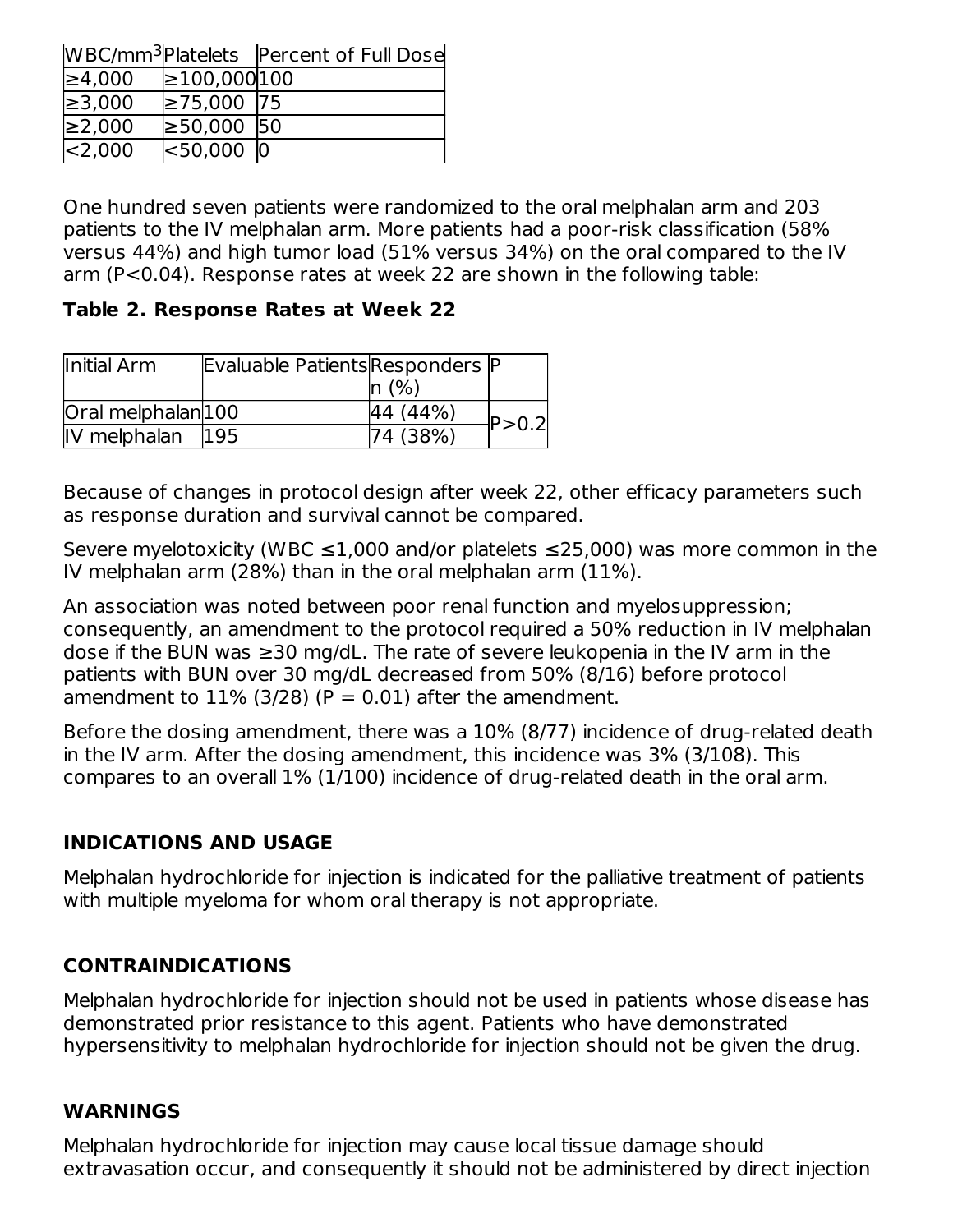into a peripheral vein. It is recommended that melphalan hydrochloride for injection be administered by injecting slowly into a fast-running IV infusion via an injection port, or via a central venous line (see **DOSAGE AND ADMINISTRATION:** Administration Precautions).

#### **Melphalan hydrochloride for injection should be administered in carefully adjusted dosage by or under the supervision of experienced physicians who are familiar with the drug's actions and the possible complications of its use.**

As with other nitrogen mustard drugs, excessive dosage will produce marked bone marrow suppression. Bone marrow suppression is the most significant toxicity associated with melphalan hydrochloride for injection in most patients. Therefore, the following tests should be performed at the start of therapy and prior to each subsequent dose of melphalan hydrochloride for injection: platelet count, hemoglobin, white blood cell count, and differential. Thrombocytopenia and/or leukopenia are indications to withhold further therapy until the blood counts have sufficiently recovered. Frequent blood counts are essential to determine optimal dosage and to avoid toxicity. Dose adjustment on the basis of blood counts at the nadir and day of treatment should be considered.

Hypersensitivity reactions including anaphylaxis have occurred in approximately 2% of patients who received the IV formulation (see **ADVERSE REACTIONS**). These reactions usually occur after multiple courses of treatment. Treatment is symptomatic. The infusion should be terminated immediately, followed by the administration of volume expanders, pressor agents, corticosteroids, or antihistamines at the discretion of the physician. If a hypersensitivity reaction occurs, IV or oral melphalan should not be readministered since hypersensitivity reactions have also been reported with oral melphalan.

### **Carcinogenesis:**

Secondary malignancies, including acute nonlymphocytic leukemia, myeloproliferative syndrome, and carcinoma, have been reported in patients with cancer treated with alkylating agents (including melphalan). Some patients also received other chemotherapeutic agents or radiation therapy. Precise quantitation of the risk of acute leukemia, myeloproliferative syndrome, or carcinoma is not possible. Published reports of leukemia in patients who have received melphalan (and other alkylating agents) suggest that the risk of leukemogenesis increases with chronicity of treatment and with cumulative dose. In one study, the 10-year cumulative risk of developing acute leukemia or myeloproliferative syndrome after oral melphalan therapy was 19.5% for cumulative doses ranging from 730 to 9,652 mg. In this same study, as well as in an additional study, the 10-year cumulative risk of developing acute leukemia or myeloproliferative syndrome after oral melphalan therapy was less than 2% for cumulative doses under 600 mg. This does not mean that there is a cumulative dose below which there is no risk of the induction of secondary malignancy. The potential benefits from melphalan therapy must be weighed on an individual basis against the possible risk of the induction of a second malignancy.

Adequate and well-controlled carcinogenicity studies have not been conducted in animals. However, intraperitoneal (IP) administration of melphalan in rats (5.4 to 10.8 mg/m<sup>2</sup>) and in mice (2.25 to 4.5 mg/m<sup>2</sup>) 3 times per week for 6 months followed by 12 months post-dose observation produced peritoneal sarcoma and lung tumors,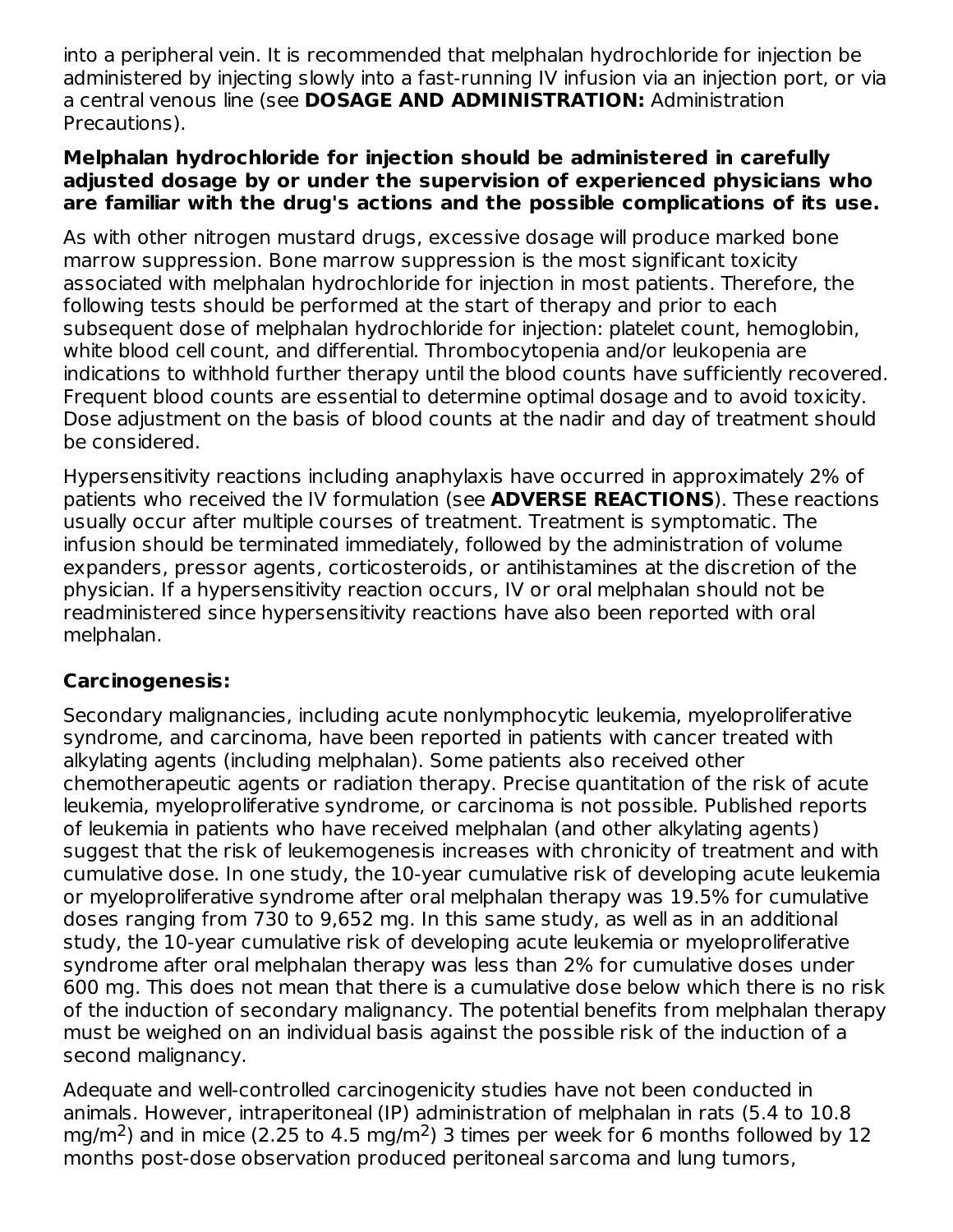respectively.

### **Mutagenesis:**

Melphalan has been shown to cause chromatid or chromosome damage in humans. Intramuscular administration of melphalan at 6 and 60 mg/m<sup>2</sup> produced structural aberrations of the chromatid and chromosomes in bone marrow cells of Wistar rats.

## **Impairment of Fertility**

Melphalan causes suppression of ovarian function in premenopausal women, resulting in amenorrhea in a significant number of patients. Reversible and irreversible testicular suppression have also been reported.

## **Pregnancy**

Pregnancy Category D. Melphalan may cause fetal harm when administered to a pregnant woman. While adequate animal studies have not been conducted with IV melphalan, oral (6 to 18 mg/m<sup>2</sup>/day for 10 days) and IP (18 mg/m<sup>2</sup>) administration in rats was embryolethal and teratogenic. Malformations resulting from melphalan included alterations of the brain (underdevelopment, deformation, meningocele, and encephalocele) and eye (anophthalmia and microphthalmos), reduction of the mandible and tail, as well as hepatocele (exomphaly). There are no adequate and well-controlled studies in pregnant women. If this drug is used during pregnancy, or if the patient becomes pregnant while taking this drug, the patient should be apprised of the potential hazard to the fetus. Women of childbearing potential should be advised to avoid becoming pregnant.

## **PRECAUTIONS**

### **General**

In all instances where the use of melphalan hydrochloride for injection is considered for chemotherapy, the physician must evaluate the need and usefulness of the drug against the risk of adverse events. Melphalan should be used with extreme caution in patients whose bone marrow reserve may have been compromised by prior irradiation or chemotherapy or whose marrow function is recovering from previous cytotoxic therapy.

Dose reduction should be considered in patients with renal insufficiency receiving IV melphalan. In one trial, increased bone marrow suppression was observed in patients with BUN levels ≥30 mg/dL. A 50% reduction in the IV melphalan dose decreased the incidence of severe bone marrow suppression in the latter portion of this study.

Administration of live vaccines to immunocompromised patients should be avoided.

### **Information for Patients:**

Patients should be informed that the major acute toxicities of melphalan are related to bone marrow suppression, hypersensitivity reactions, gastrointestinal toxicity, and pulmonary toxicity. The major long-term toxicities are related to infertility and secondary malignancies. Patients should never be allowed to take the drug without close medical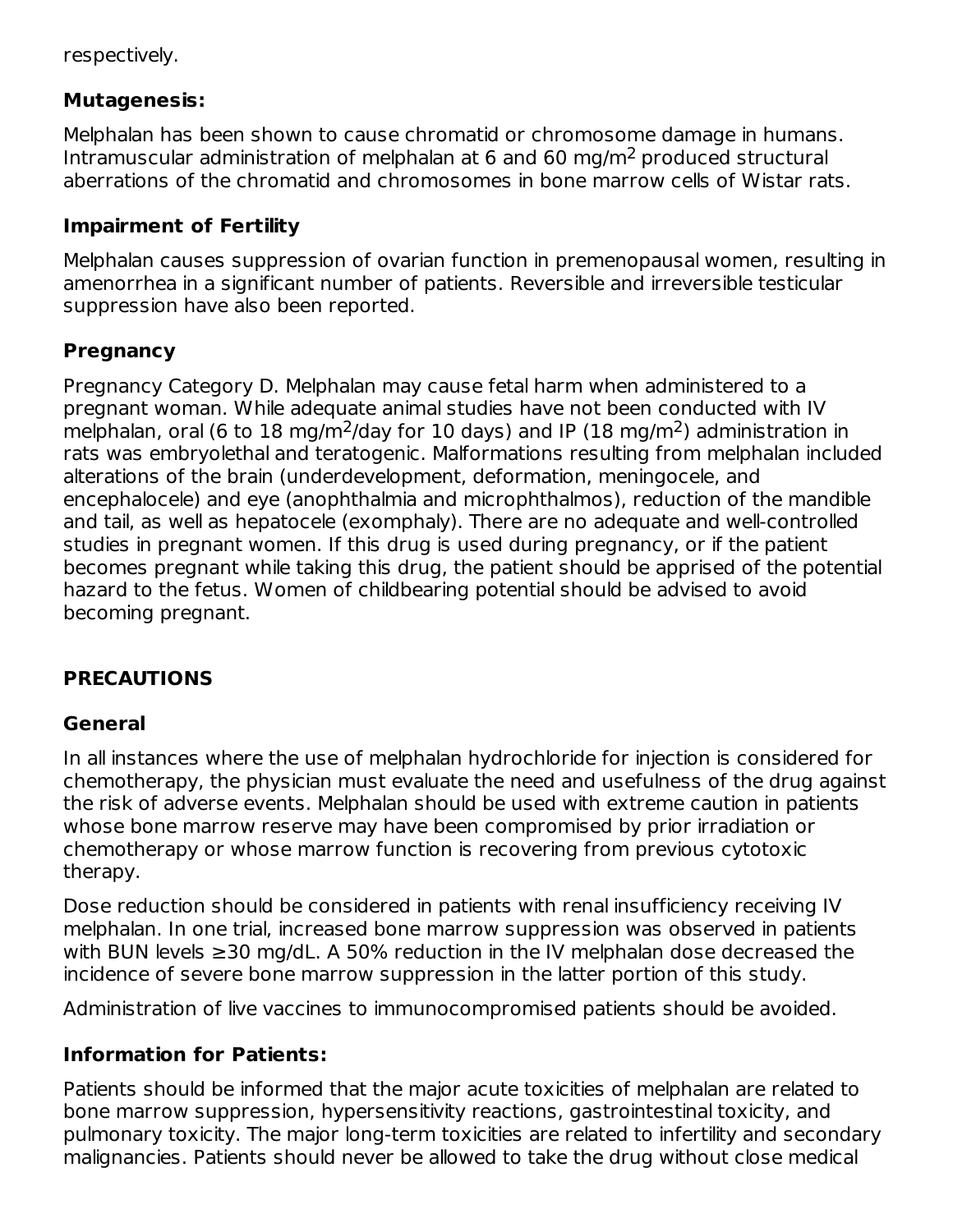supervision and should be advised to consult their physicians if they experience skin rash, signs or symptoms of vasculitis, bleeding, fever, persistent cough, nausea, vomiting, amenorrhea, weight loss, or unusual lumps/masses. Women of childbearing potential should be advised to avoid becoming pregnant.

### **Laboratory Tests:**

Periodic complete blood counts with differentials should be performed during the course of treatment with melphalan. At least 1 determination should be obtained prior to each dose. Patients should be observed closely for consequences of bone marrow suppression, which include severe infections, bleeding, and symptomatic anemia (see **WARNINGS)**.

## **Drug Interactions**

The development of severe renal failure has been reported in patients treated with a single dose of IV melphalan followed by standard oral doses of cyclosporine. Cisplatin may affect melphalan kinetics by inducing renal dysfunction and subsequently altering melphalan clearance. IV melphalan may also reduce the threshold for BCNU lung toxicity. When nalidixic acid and IV melphalan are given simultaneously, the incidence of severe hemorrhagic necrotic enterocolitis has been reported to increase in pediatric patients.

## **Carcinogenesis, Mutagenesis, Impairment of Fertility**

See **WARNINGS** section

## **Pregnancy: Teratogenic Effects: Pregnancy: Category D.**

See **WARNINGS** section.

### **Nursing Mothers**

It is not known whether this drug is excreted in human milk. IV melphalan should not be given to nursing mothers.

### **Pediatric Use**

The safety and effectiveness in pediatric patients have not been established.

### **Geriatric Use**

Clinical studies of melphalan hydrochloride for injection did not include sufficient numbers of subjects aged 65 and over to determine whether they respond differently from younger subjects. Other reported clinical experience has not identified differences in responses between the elderly and younger patients. In general, dose selection for an elderly patient should be cautious, usually starting at the low end of the dosing range, reflecting the greater frequency of decreased hepatic, renal, or cardiac function, and of concomitant disease or other drug therapy.

## **ADVERSE REACTIONS**

**(SEE OVERDOSAGE)**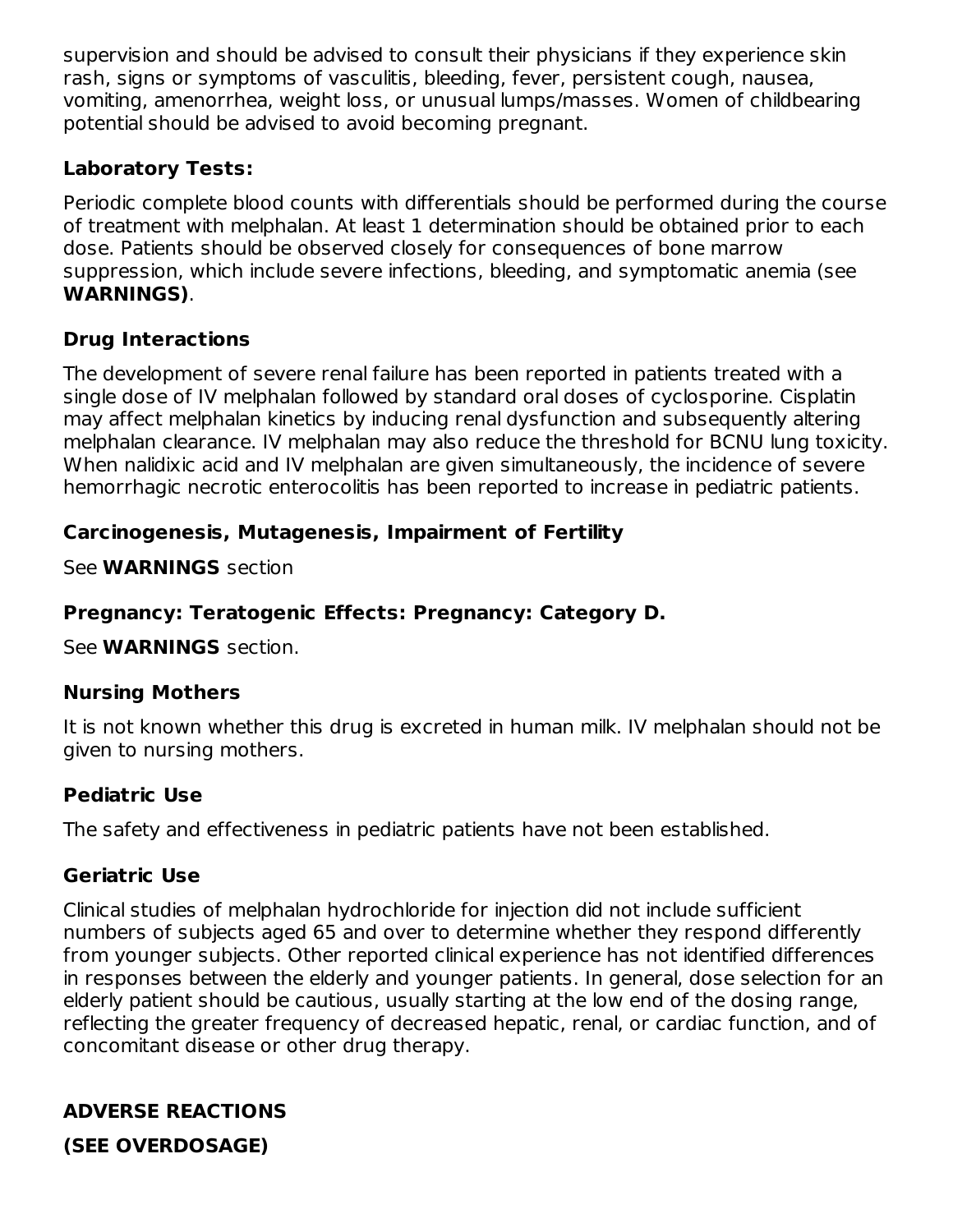The following information on adverse reactions is based on data from both oral and IV administration of melphalan as a single agent, using several different dose schedules for treatment of a wide variety of malignancies.

### **Hematologic:**

The most common side effect is bone marrow suppression leading to leukopenia, thrombocytopenia, and anemia. White blood cell count and platelet count nadirs usually occur 2 to 3 weeks after treatment, with recovery in 4 to 5 weeks after treatment. Irreversible bone marrow failure has been reported.

## **Gastrointestinal**

Gastrointestinal disturbances such as nausea and vomiting, diarrhea, and oral ulceration occur infrequently. Hepatic disorders ranging from abnormal liver function tests to clinical manifestations such as hepatitis and jaundice have been reported. Hepatic venoocclusive disease has been reported.

# **Hypersensitivity:**

Acute hypersensitivity reactions including anaphylaxis were reported in 2.4% of 425 patients receiving melphalan hydrochloride for injection for myeloma (see **WARNINGS**). These reactions were characterized by urticaria, pruritus, edema, skin rashes, and in some patients, tachycardia, bronchospasm, dyspnea, and hypotension. These patients appeared to respond to antihistamine and corticosteroid therapy. If a hypersensitivity reaction occurs, IV or oral melphalan should not be readministered since hypersensitivity reactions have also been reported with oral melphalan. Cardiac arrest has also been reported rarely in association with such reports.

## **Miscellaneous:**

Other reported adverse reactions include skin hypersensitivity, skin ulceration at injection site, skin necrosis rarely requiring skin grafting, maculopapular rashes, vasculitis, alopecia, hemolytic anemia, allergic reaction, pulmonary fibrosis (including fatal outcomes), and interstitial pneumonitis. Temporary significant elevation of the blood urea has been seen in the early stages of therapy in patients with renal damage. Subjective and transient sensation of warmth and/or tingling.

# **OVERDOSAGE**

Overdoses resulting in death have been reported. Overdoses, including doses up to 290 mg/m<sup>2</sup>, have produced the following symptoms: severe nausea and vomiting, decreased consciousness, convulsions, muscular paralysis, and cholinomimetic effects. Severe mucositis, stomatitis, colitis, diarrhea, and hemorrhage of the gastrointestinal tract occur at high doses ( $>$ 100 mg/m<sup>2</sup>). Elevations in liver enzymes and veno-occlusive disease occur infrequently. Significant hyponatremia caused by an associated inappropriate secretion of ADH syndrome has been observed. Nephrotoxicity and adult respiratory distress syndrome have been reported rarely. The principal toxic effect is bone marrow suppression. Hematologic parameters should be closely followed for 3 to 6 weeks. An uncontrolled study suggests that administration of autologous bone marrow or hematopoietic growth factors (i.e., sargramostim, filgrastim) may shorten the period of pancytopenia. General supportive measures together with appropriate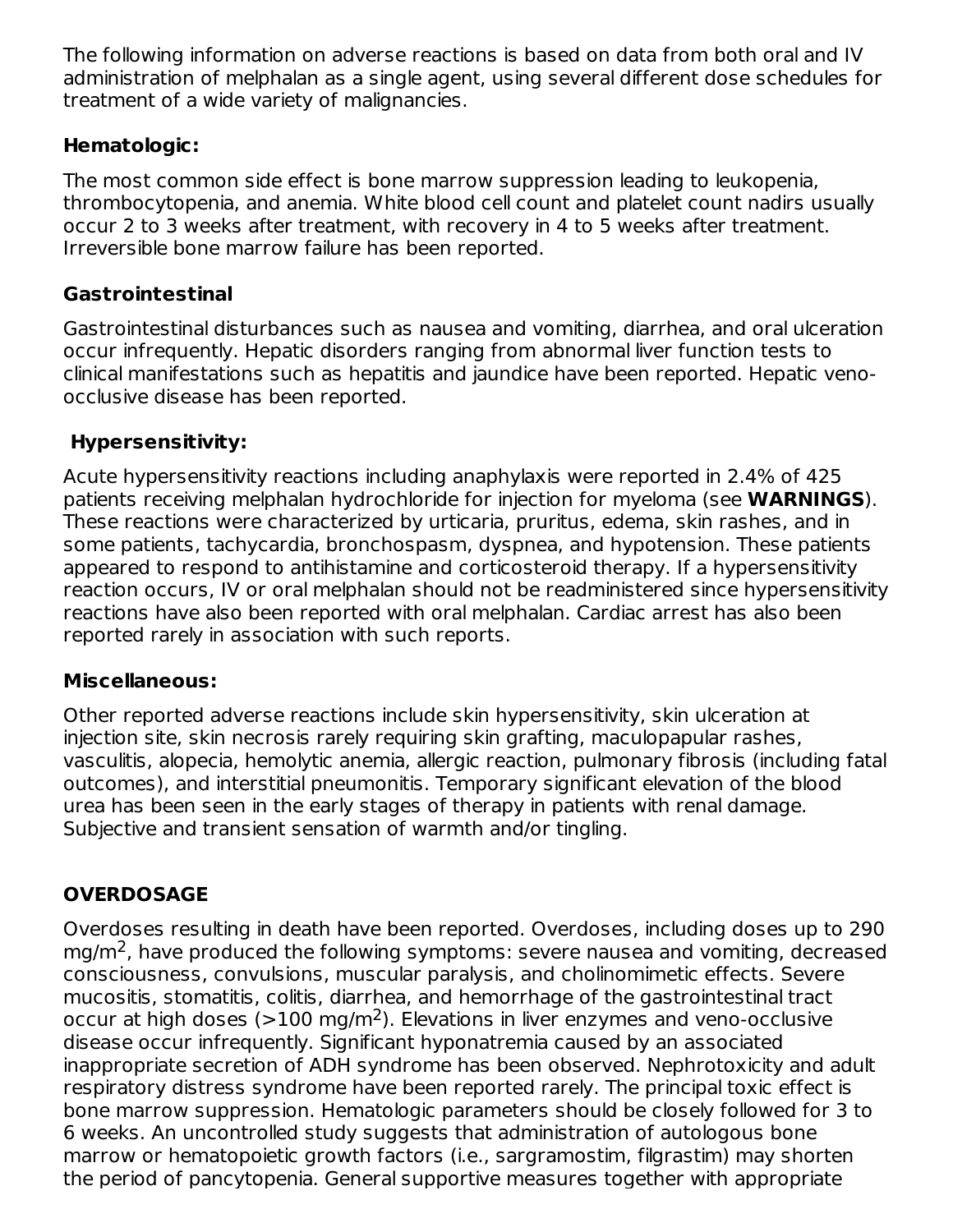the period of pancytopenia. General supportive measures together with appropriate blood transfusions and antibiotics should be instituted as deemed necessary by the physician. This drug is not removed from plasma to any significant degree by hemodialysis or hemoperfusion. A pediatric patient survived a 254-mg/m<sup>2</sup> overdose treated with standard supportive care.

## **DOSAGE AND ADMINISTRATION**

The usual IV dose is  $16 \text{ mg/m}^2$ . Dosage reduction of up to 50% should be considered in patients with renal insufficiency (BUN ≥30 mg/dL) (see **PRECAUTIONS: General**). The drug is administered as a single infusion over 15 to 20 minutes. Melphalan hydrochloride for injection is administered at 2-week intervals for 4 doses, then, after adequate recovery from toxicity, at 4-week intervals. Available evidence suggests about one third to one half of the patients with multiple myeloma show a favorable response to the drug. Experience with oral melphalan suggests that repeated courses should be given since improvement may continue slowly over many months, and the maximum benefit may be missed if treatment is abandoned prematurely. Dose adjustment on the basis of blood cell counts at the nadir and day of treatment should be considered.

## **Administration Precautions**

As with other toxic compounds, caution should be exercised in handling and preparing the solution of melphalan hydrochloride for injection. Skin reactions associated with accidental exposure may occur. The use of gloves is recommended. If the solution of melphalan hydrochloride for injection contacts the skin or mucosa, immediately wash the skin or mucosa thoroughly with soap and water.

Procedures for proper handling and disposal of anticancer drugs should be considered. Several guidelines on this subject have been published. $^{1-8}$  There is no general agreement that all of the procedures recommended in the guidelines are necessary or appropriate.

Parenteral drug products should be visually inspected for particulate matter and discoloration prior to administration whenever solution and container permit. If either occurs, do not use this product.

Care should be taken to avoid possible extravasation of melphalan and in cases of poor peripheral venous access, consideration should be given to use of a central venous line (see **WARNINGS)**.

### **Preparation for Administration/Stability**

1.Melphalan hydrochloride for injection must be reconstituted by rapidly injecting 10 mL of the supplied diluent directly into the vial of lyophilized powder using a sterile needle (20-gauge or larger needle diameter) and syringe. Immediately shake vial vigorously until a clear solution is obtained. This provides a 5 mg/mL solution of melphalan. Rapid addition of the diluent followed by immediate vigorous shaking is important for proper dissolution.

2. **Immediately** dilute the dose to be administered in 0.9% Sodium Chloride Injection, USP, to a concentration not greater than 0.45 mg/mL.

- 3. Administer the diluted product over a minimum of 15 minutes.
- 4. Complete administration within 60 minutes of reconstitution.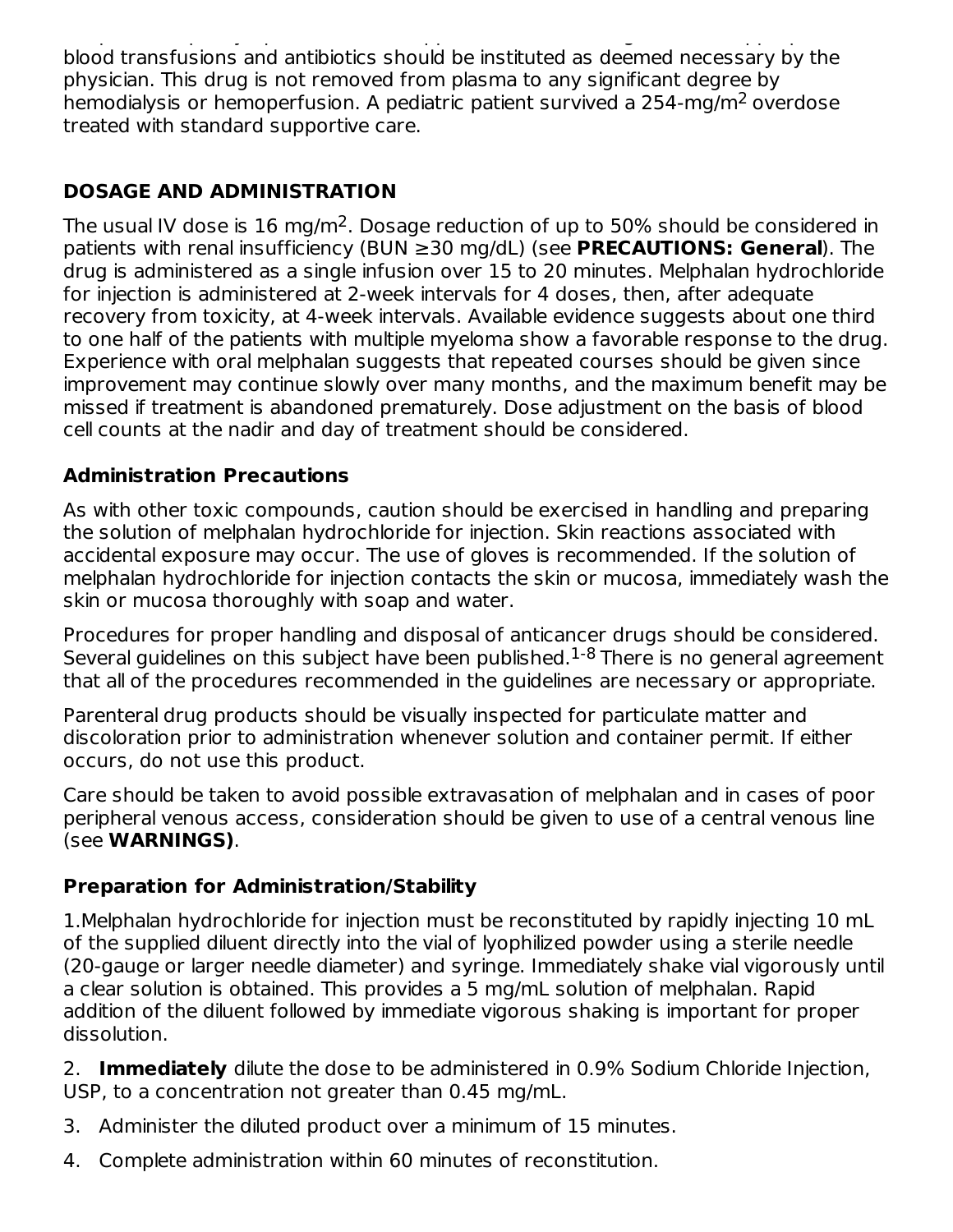**The time between reconstitution/dilution and administration of melphalan hydrochloride for injection should be kept to a minimum because reconstituted and diluted solutions of melphalan hydrochloride for injection are unstable.** Over as short a time as 30 minutes, a citrate derivative of melphalan has been detected in reconstituted material from the reaction of melphalan hydrochloride for injection with Sterile Diluent for melphalan hydrochloride for injection. Upon further dilution with saline, nearly 1% label strength of melphalan hydrolyzes every 10 minutes. A precipitate forms if the reconstituted solution is stored at 5°C. DO NOT REFRIGERATE THE RECONSTITUTED PRODUCT.

## **HOW SUPPLIED**

Melphalan hydrochloride for injection is supplied in a carton (NDC 43598-392-48). containing one single-dose clear glass vial of freeze-dried melphalan hydrochloride equivalent to 50 mg melphalan (NDC 43598-391-50) and one 10 mL clear glass vial of sterile diluent (NDC 43598-393-35). Store at 20°-25°C (68°-77°F); [see USP Controlled Room Temperature] **and protect from light.**

## **REFERENCES**

1. NIOSH Alert: Preventing Occupational Exposures to Antineoplastic and Other Hazardous Drugs in Healthcare Settings. U.S. Department of Health and Human Services, Public Health Service. Centers for Disease Control and Prevention, National Institute for Occupational Safety and Health, DHHS (NIOSH) Publication No. 2004-165.

2. OSHA Technical Manual, TED 1-0.15A, Section VI: Chapter 2. Controlling Occupational Exposure to Hazardous Drugs. OSHA, 1999. http://www.osha.gov/dts/osta/otm/otm\_vi/otm\_vi\_2.html.

3. American Society of Health-System Pharmacists. (2006) ASHP Guidelines on Handling Hazardous Drugs. Am J Health-Syst Pharm. 2006;63:1172-1193.

4. Polovich M, White JM, Kelleher LO (eds.) 2005. Chemotherapy and Biotherapy Guidelines and Recommendations for Practice. (2<sup>nd</sup> ed.) Pittsburgh, PA: Oncology Nursing Society.

Rx Only

Distributor: **Dr. Reddy's Laboratories Inc.,**

Princeton, NJ 08540

### **Made in India**

Issued: 0418

# **PACKAGE LABEL.PRINCIPAL DISPLAY PANEL SECTION**

Unvarnished Area Consists of: 2D Barcode, Lot Number, Expiry Date and Serial Number

Carton: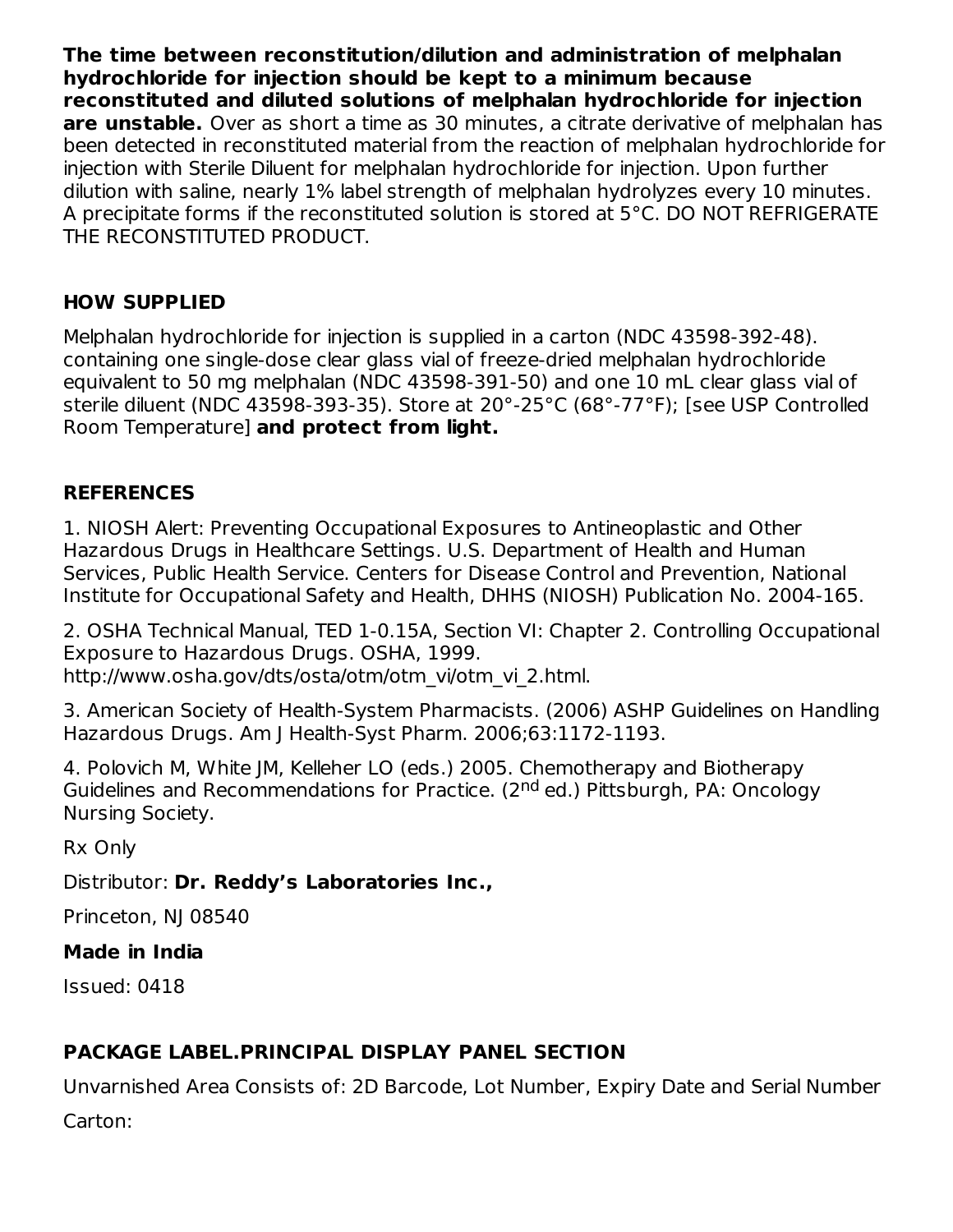

Vial label:



Diluent Label: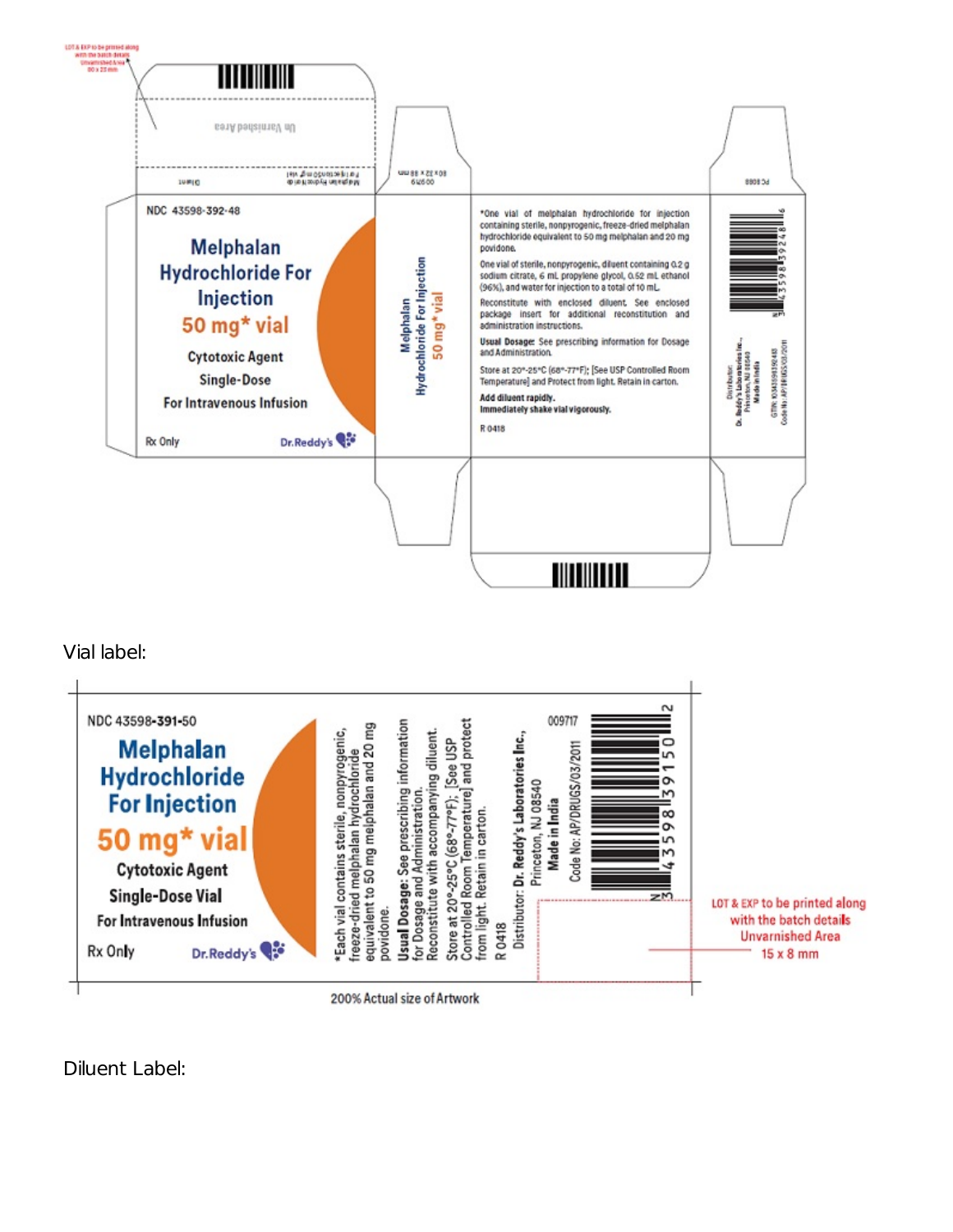

200% Actual size of Artwork

| <b>MELPHALAN HYDROCHLORIDE</b> |                                |                         |                                                                       |                 |                                       |                                     |
|--------------------------------|--------------------------------|-------------------------|-----------------------------------------------------------------------|-----------------|---------------------------------------|-------------------------------------|
| melphalan hydrochloride kit    |                                |                         |                                                                       |                 |                                       |                                     |
|                                |                                |                         |                                                                       |                 |                                       |                                     |
|                                | <b>Product Information</b>     |                         |                                                                       |                 |                                       |                                     |
|                                | <b>Product Type</b>            |                         | HUMAN PRESCRIPTION DRUG                                               |                 | <b>Item Code (Source)</b>             | NDC:43598-392                       |
|                                |                                |                         |                                                                       |                 |                                       |                                     |
|                                | <b>Packaging</b>               |                         |                                                                       |                 |                                       |                                     |
| #                              | <b>Item Code</b>               |                         | <b>Package Description</b>                                            |                 | <b>Marketing Start</b><br><b>Date</b> | <b>Marketing End</b><br><b>Date</b> |
| $\mathbf{1}$                   | 48                             | Product                 | NDC:43598-392- 1 in 1 CARTON; Type 0: Not a Combination               |                 | 12/18/2017                            |                                     |
|                                |                                |                         |                                                                       |                 |                                       |                                     |
|                                |                                |                         |                                                                       |                 |                                       |                                     |
|                                | <b>Quantity of Parts</b>       |                         |                                                                       |                 |                                       |                                     |
|                                |                                |                         |                                                                       |                 |                                       |                                     |
|                                | Part #                         | <b>Package Quantity</b> |                                                                       |                 | <b>Total Product Quantity</b>         |                                     |
|                                | Part 1<br>1 VIAL, SINGLE-DOSE  |                         |                                                                       | $10 \text{ ml}$ |                                       |                                     |
|                                | Part 2<br>1 VIAL, SINGLE-USE   |                         |                                                                       | $10 \text{ mL}$ |                                       |                                     |
|                                |                                |                         |                                                                       |                 |                                       |                                     |
|                                | Part 1 of 2                    |                         |                                                                       |                 |                                       |                                     |
|                                |                                |                         | <b>MELAPHALAN HYDROCHLORIDE</b>                                       |                 |                                       |                                     |
|                                |                                |                         | melaphalan hydrochloride injection, powder, lyophilized, for solution |                 |                                       |                                     |
|                                |                                |                         |                                                                       |                 |                                       |                                     |
|                                |                                |                         |                                                                       |                 |                                       |                                     |
|                                | <b>Product Information</b>     |                         |                                                                       |                 |                                       |                                     |
|                                | <b>Item Code (Source)</b>      |                         | NDC:43598-391                                                         |                 |                                       |                                     |
|                                | <b>Route of Administration</b> |                         | <b>INTRAVENOUS</b>                                                    |                 |                                       |                                     |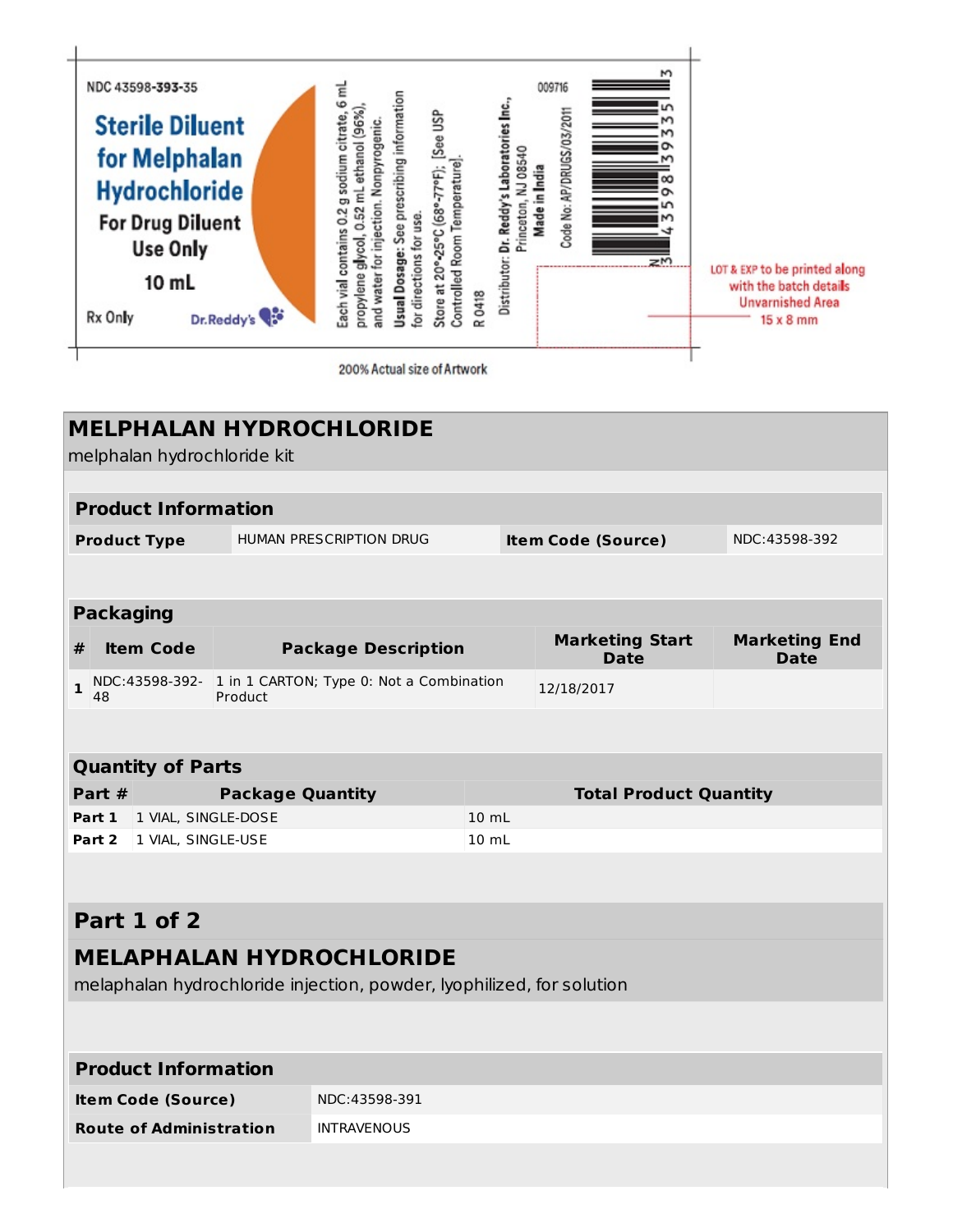| <b>Active Ingredient/Active Moiety</b>                                                                           |                                   |                              |                                             |            |                                       |                                     |
|------------------------------------------------------------------------------------------------------------------|-----------------------------------|------------------------------|---------------------------------------------|------------|---------------------------------------|-------------------------------------|
| <b>Ingredient Name</b>                                                                                           |                                   |                              |                                             |            | <b>Basis of</b><br><b>Strength</b>    | <b>Strength</b>                     |
| Melphalan Hydrochloride (UNII: 1VXP4V453T) (Melphalan -<br>50 mg<br>Melphalan<br>UNII: Q410R9510P)<br>in $10$ mL |                                   |                              |                                             |            |                                       |                                     |
|                                                                                                                  | <b>Inactive Ingredients</b>       |                              |                                             |            |                                       |                                     |
|                                                                                                                  |                                   |                              | <b>Ingredient Name</b>                      |            |                                       | <b>Strength</b>                     |
|                                                                                                                  | Povidone (UNII: FZ989GH94E)       |                              |                                             |            |                                       |                                     |
|                                                                                                                  | <b>Packaging</b>                  |                              |                                             |            |                                       |                                     |
| #                                                                                                                | <b>Item Code</b>                  |                              | <b>Package Description</b>                  |            | <b>Marketing Start</b><br><b>Date</b> | <b>Marketing End</b><br><b>Date</b> |
| $\mathbf{1}$                                                                                                     | NDC:43598-<br>391-50              | <b>Combination Product</b>   | 10 mL in 1 VIAL, SINGLE-DOSE; Type 0: Not a |            |                                       |                                     |
|                                                                                                                  |                                   |                              |                                             |            |                                       |                                     |
|                                                                                                                  |                                   |                              |                                             |            |                                       |                                     |
|                                                                                                                  |                                   | <b>Marketing Information</b> |                                             |            | <b>Marketing Start</b>                | <b>Marketing End</b>                |
| <b>Marketing</b><br><b>Application Number or Monograph</b><br><b>Citation</b><br><b>Category</b>                 |                                   |                              |                                             |            | Date                                  |                                     |
| <b>ANDA</b><br>ANDA203655                                                                                        |                                   |                              |                                             | 12/18/2017 |                                       |                                     |
|                                                                                                                  |                                   |                              |                                             |            |                                       |                                     |
|                                                                                                                  | Part 2 of 2                       |                              |                                             |            |                                       |                                     |
|                                                                                                                  | <b>DILUENT</b><br>water injection |                              |                                             |            |                                       |                                     |
|                                                                                                                  |                                   |                              |                                             |            |                                       |                                     |
|                                                                                                                  | <b>Product Information</b>        |                              |                                             |            |                                       |                                     |
|                                                                                                                  | <b>Item Code (Source)</b>         |                              | NDC: 43598-393                              |            |                                       |                                     |
|                                                                                                                  | <b>Route of Administration</b>    |                              | <b>INTRAVENOUS</b>                          |            |                                       |                                     |
|                                                                                                                  |                                   |                              |                                             |            |                                       |                                     |
|                                                                                                                  | <b>Inactive Ingredients</b>       |                              |                                             |            |                                       |                                     |
| <b>Ingredient Name</b>                                                                                           |                                   |                              |                                             |            |                                       | <b>Strength</b>                     |
| Water (UNII: 059QF0KO0R)                                                                                         |                                   |                              |                                             |            |                                       |                                     |
| Sodium Citrate (UNII: 1Q73Q2JULR)<br>Propylene Glycol (UNII: 6DC9Q167V3)                                         |                                   |                              |                                             |            |                                       |                                     |
|                                                                                                                  | Alcohol (UNII: 3K9958V90M)        |                              |                                             |            |                                       |                                     |
|                                                                                                                  |                                   |                              |                                             |            |                                       |                                     |
|                                                                                                                  | <b>Packaging</b>                  |                              |                                             |            |                                       |                                     |
| #                                                                                                                | <b>Item Code</b>                  |                              | <b>Package Description</b>                  |            | <b>Marketing Start</b><br><b>Date</b> | <b>Marketing End</b><br><b>Date</b> |